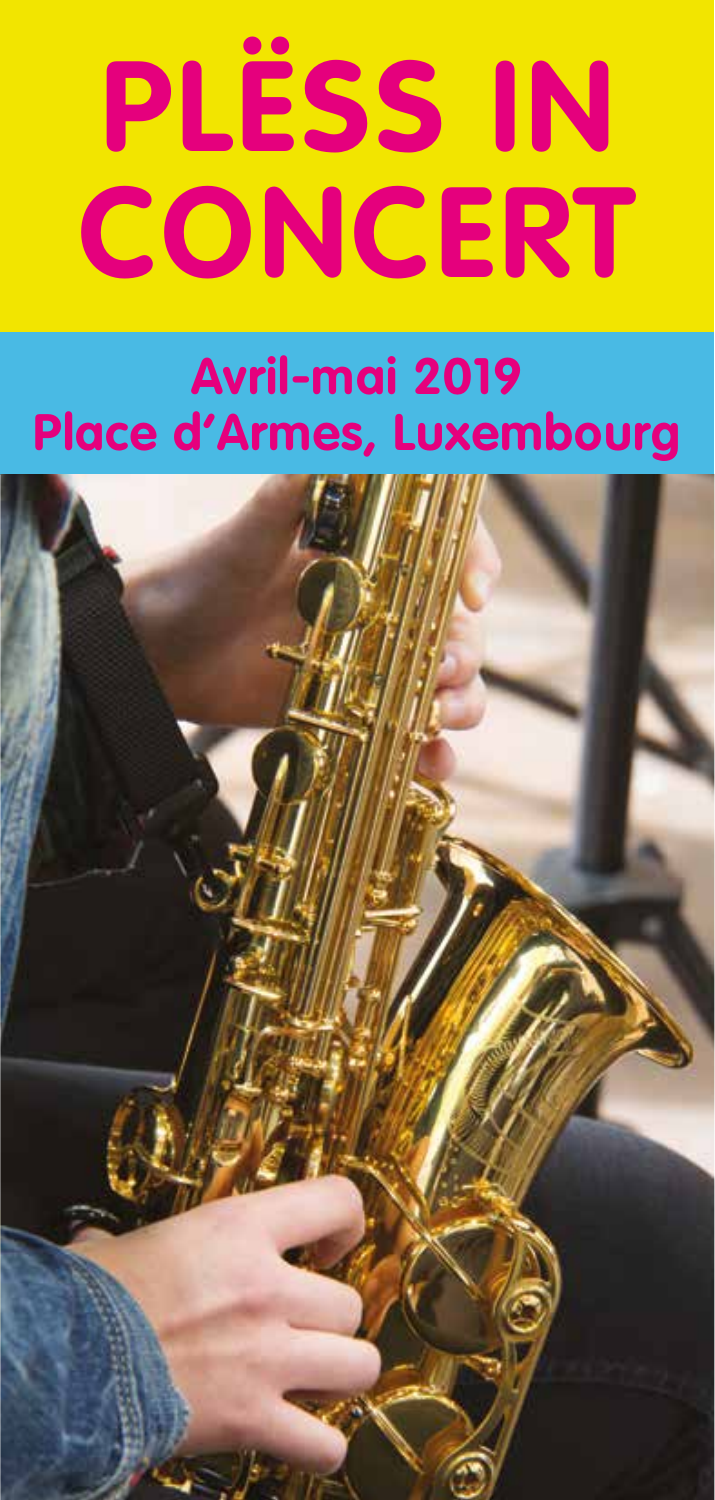### **PROGRAMME AVRIL-MAI 2019**

| 26.4.2019          | Vendredi                                   |
|--------------------|--------------------------------------------|
| 20h00              | <b>Garnecher Musek (L)</b>                 |
| 27.4.2019          | Samedi                                     |
| 11h00              | Journée de la musique                      |
|                    | de l'Association des écoles de musique (L) |
| 28.4.2019          | Dimanche                                   |
| 16 <sub>h00</sub>  | <b>Wind Orchestra Caecilia (B)</b>         |
| 29.4.2019          | Lundi                                      |
| 20h00              | <b>Big Band Spectrum (L)</b>               |
| 30.4.2019          | Mardi                                      |
| 20 <sub>h</sub> 00 | Sëller Musek (L)                           |
| 3.5.2019           | Vendredi                                   |
| 20h00              | Concert 4 Jugendmuséken aus der Gemeng     |
|                    | Suessem (L)                                |
|                    |                                            |
| 4.5.2019           | Samedi                                     |
| 08h00              | <b>Brocante</b>                            |
| 20 <sub>h</sub> 00 | Harmonie Grand-Ducale Marie-Adelaïde       |
|                    | <b>Walferdange (L)</b>                     |
| 5.5.2019           | Dimanche                                   |
| 11h30              | <b>Fanfare Niederkorn (L)</b>              |
| 16h00              | Majorettes de la Ville d'Esch (L)          |
| 6.5.2019           | Lundi                                      |
| 20h00              | <b>Big Band Memory (L)</b>                 |
| 7.5.2019           | Mardi                                      |
| 20h00              | <b>Bartrenger Musek (L)</b>                |
| 9.5.2019           | Jeudi                                      |
|                    | Journée de l'Europe                        |
| 10.5.2019          | Vendredi                                   |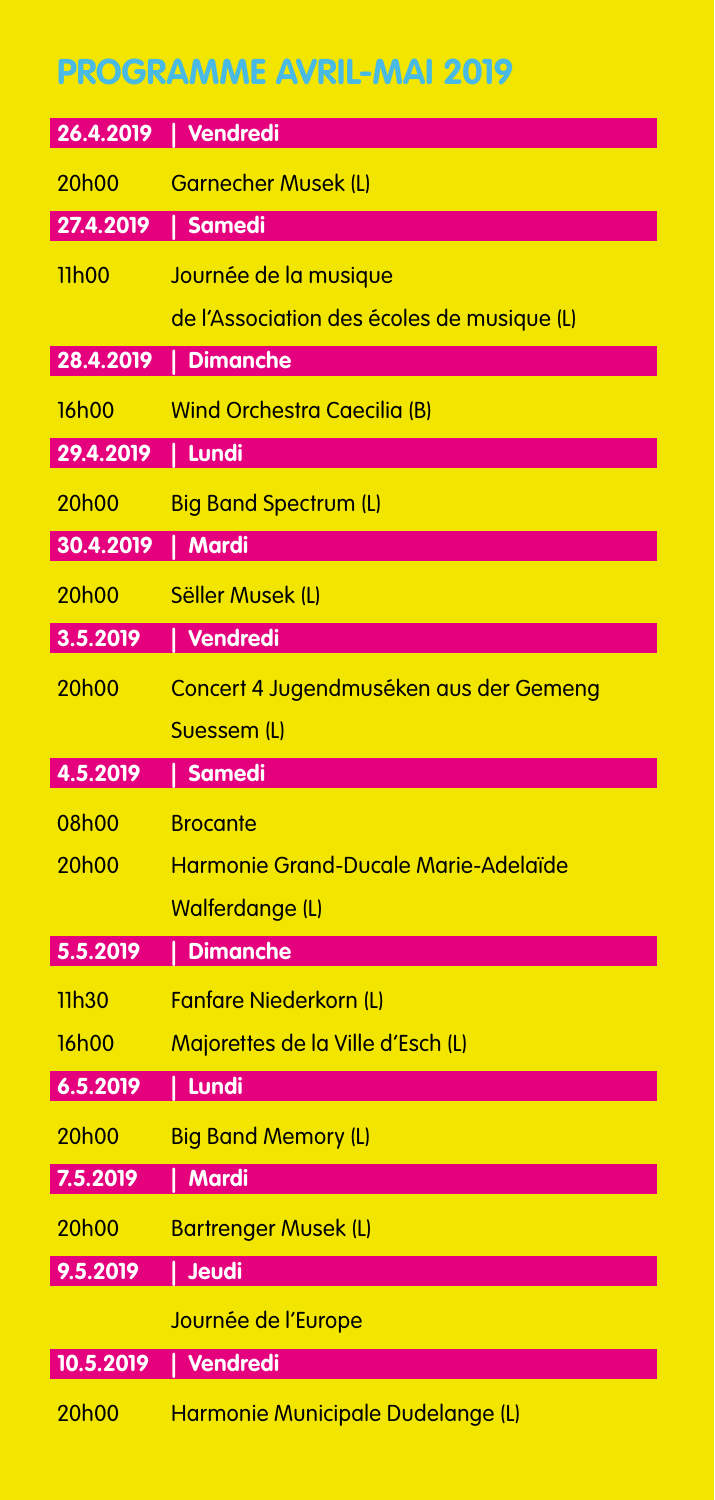| 11.5.2019          | Samedi                                                |
|--------------------|-------------------------------------------------------|
| <b>16h00</b>       | Harmonie Grand-Ducale « Orania » Colmar-Berg (L)      |
| 20 <sub>h</sub> 00 | <u> Waldbëlleger Musek (L)</u>                        |
| 12.5.2019          | <b>Dimanche</b>                                       |
| 11h30              | <b>Musikkapelle Göcklingen (D)</b>                    |
| 16h00              | Fanfare Royale Ste Cécile Assesse (B)                 |
| 20 <sub>h</sub> 00 | Olivio Pagliarini Trio (L)                            |
| 13.5.2019          | Lundi                                                 |
| 20h00              | Big-Band Opus '78 (L)                                 |
| 14.5.2019          | <b>Mardi</b>                                          |
| 20 <sub>h00</sub>  | Fanfare Hielem-Luerenzweiler (L)                      |
| 15.5.2019          | Mercredi                                              |
| 20h00              | <u>Big Band « Spuerkeess-Bankers in Concert » (L)</u> |
| 16.5.2019          | Jeudi                                                 |
| 20h00              | Fanfare « La Réunion » Hueschtert (L)                 |
| 17.5.2019          | Vendredi                                              |
| 16h00              | Kolléischmusek (L)                                    |
| 20 <sub>h</sub> 00 | Cercle des Mandolinistes « Hèmechtsle'ft », Kayl (L)  |
| 18.5.2019          | Samedi                                                |
| 08h00              | Stroossemaart                                         |
| 20 <sub>h</sub> 00 | <b>Fanfare Holtz (L)</b>                              |
| 19.5.2019          | Dimanche                                              |
| 11h30              | <b>Fanfare Nagem (L)</b>                              |
| 16h00              | Le clan des caeciliens (B)                            |
| 20h00              | Harmonie Sapeurs-Pompiers Clemency (L)                |
| 20.5.2019          | Lundi                                                 |
| 20h00              | <b>Big Band Pascal Klewer (D)</b>                     |
| 21.5.2019          | Mardi                                                 |
| 20h00              | <b>Baastenduerfer Musek (L)</b>                       |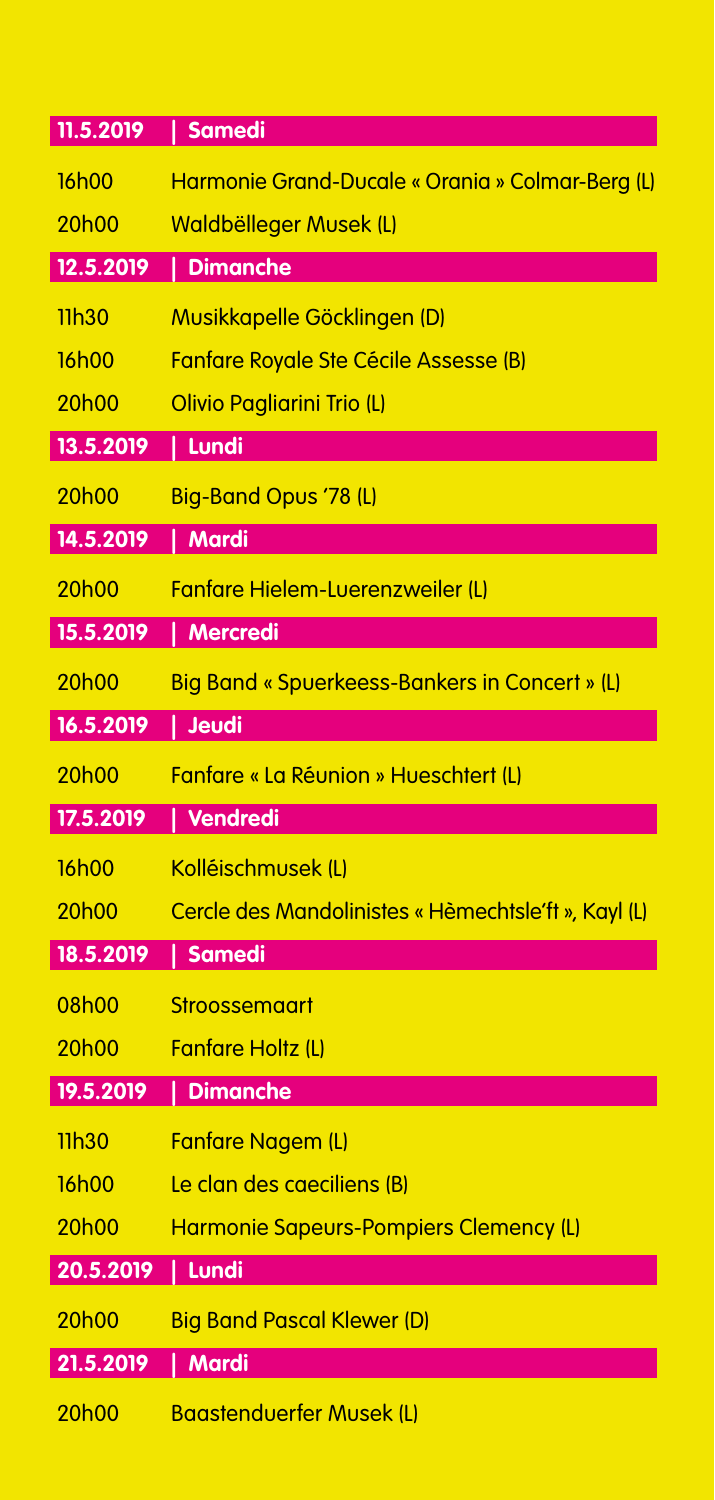| 22.5.2019                                                            | <b>Mercredi</b>                                                                     |  |
|----------------------------------------------------------------------|-------------------------------------------------------------------------------------|--|
| 20h00                                                                | Simmer Duerfmusek (L)                                                               |  |
| 23.5.2019                                                            | Jeudi                                                                               |  |
| 15h00                                                                | <b>Frysk Senioren Orkest (NL)</b>                                                   |  |
| 20 <sub>h</sub> 00                                                   | Harmonie Municipale Merl-Belair (L)                                                 |  |
| 24.5.2019                                                            | Vendredi                                                                            |  |
| 20h00                                                                | Musikverein Lyra, Tawern (D)                                                        |  |
| 25.5.2019                                                            | Samedi                                                                              |  |
| 08h00                                                                | <b>Brocante</b>                                                                     |  |
| 20h00                                                                | <u>Societé de musique Weiswampach (L)</u>                                           |  |
| 26.5.2019                                                            | Dimanche                                                                            |  |
| 11h30                                                                | <b>Musek Gemeng Ell (L)</b>                                                         |  |
| 16h00                                                                | <b>Brass Band XHOFFRAIX (B)</b>                                                     |  |
| 28.5.2019                                                            | Mardi                                                                               |  |
| 20 <sub>h</sub> 00                                                   | <b>Eschduerfer Musek (L)</b>                                                        |  |
| 29.5.2019                                                            | Mercredi                                                                            |  |
| 20 <sub>h00</sub>                                                    | <b>Philharmonie Préizerdaul (L)</b>                                                 |  |
| 30.5.2019                                                            | Jeudi                                                                               |  |
| 20 <sub>h</sub> 00                                                   | <u>Harmonie Sint Joseph Sittard (NL)</u>                                            |  |
| 31.5.2019                                                            | Vendredi                                                                            |  |
| 18h00                                                                | Groupes Samba: Brandeleros, Samba o'Leck,                                           |  |
|                                                                      | <u>Uniao do Samba, Piranhas op Jück, Entusiasta, </u>                               |  |
|                                                                      | Bateria Volle Petaj, Badauê                                                         |  |
| <b>ANIMATION MUSICALE WEEKEND PENTECÔTE</b>                          |                                                                                     |  |
|                                                                      | 8.6.2019   Samedi                                                                   |  |
|                                                                      | 11h00-21h30, Place d'Armes, Palais, Croisement Grand<br><b>Rue/Rue des Capucins</b> |  |
|                                                                      | 9.6.2019   Dimanche<br>11h00-18h15, Place d'Armes, Palais, Corniche                 |  |
| Blues Brass Brothers, Ceux qui marchent debout,                      |                                                                                     |  |
| Dixie Boys, Fanfare Olaïtan, Luma                                    |                                                                                     |  |
| Pour plus d'informations, veuillez consulter www.luxembourg-city.com |                                                                                     |  |
|                                                                      |                                                                                     |  |

Sous réserve de modifications/Änderungen vorbehalten/Program subject to changes.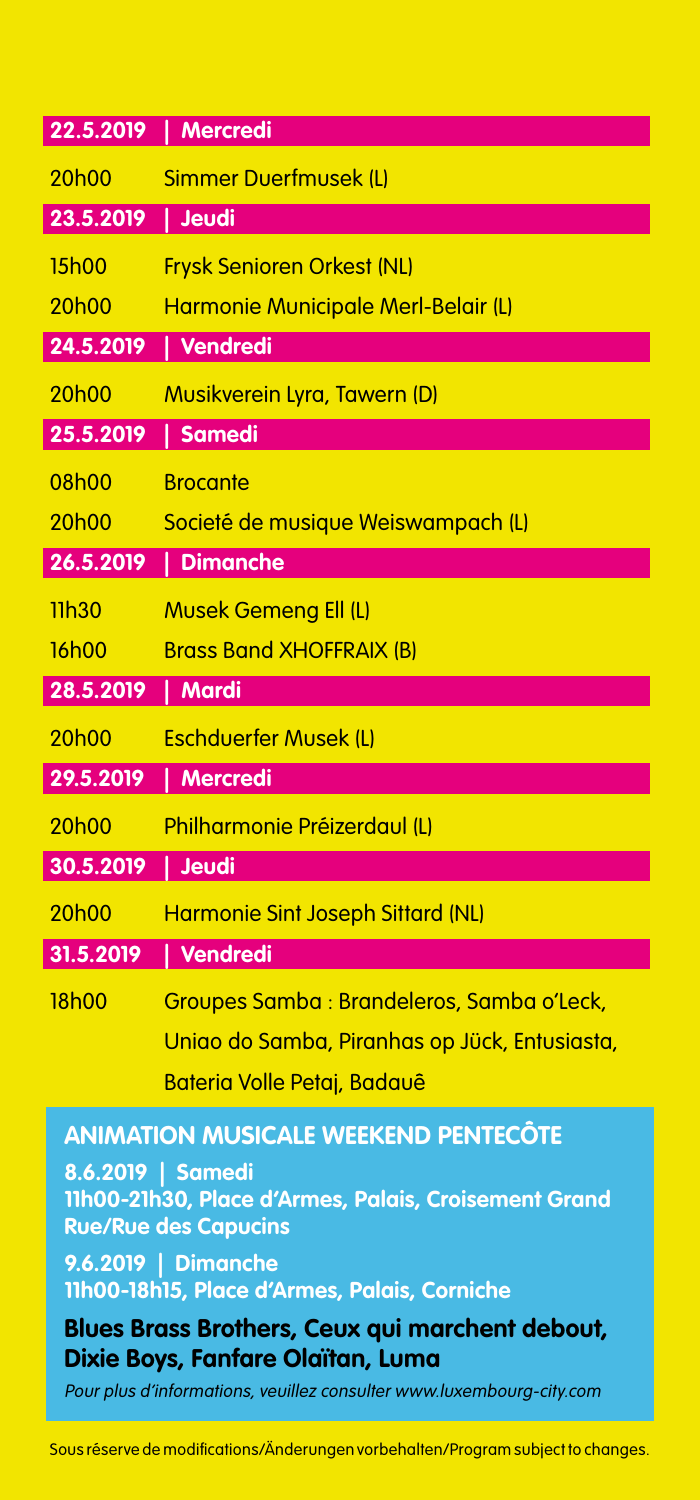

# 14.06 - 15.09.2019 – SAVE THE DATE –



**FÊTE DE LA MUSIQUE** multitude of concerts at multiple locations in the city

22.06 Saturday

23.06 **Sunday** 

**FÊTE NATIONALE** military parade, official festivities, extended hours at the bars and pubs

**VEILLE DE LA FÊTE NATIONALE**  torchlight procession, fireworks, concerts,

entrance

3.,6.& 7.07 Wednesday, Saturday, Sunday

**KINNEKSWISS LOVES…**  Orchestre National de Jazz Luxembourg, Orchestre Philharmonique du Luxembourg, Conservatoire de la Ville de Luxembourg



**ROCK UM KNUEDLER**  rock festival with Luxembourgish bands

**BLUES'N JAZZ RALLYE** 25<sup>th</sup> edition of the not-to-be-missed encounter of Blues and Jazz at Pfaffenthal, Clausen and Grund

concerts, kids' play area

27.07 **Saturday** 





#### **STREETA(RT)NIMATION** 25<sup>th</sup> edition of the street art festival

**MEYOUZIK**  world music festival & MeYouVillage

More events and information: **www.summerinthecity.lu**